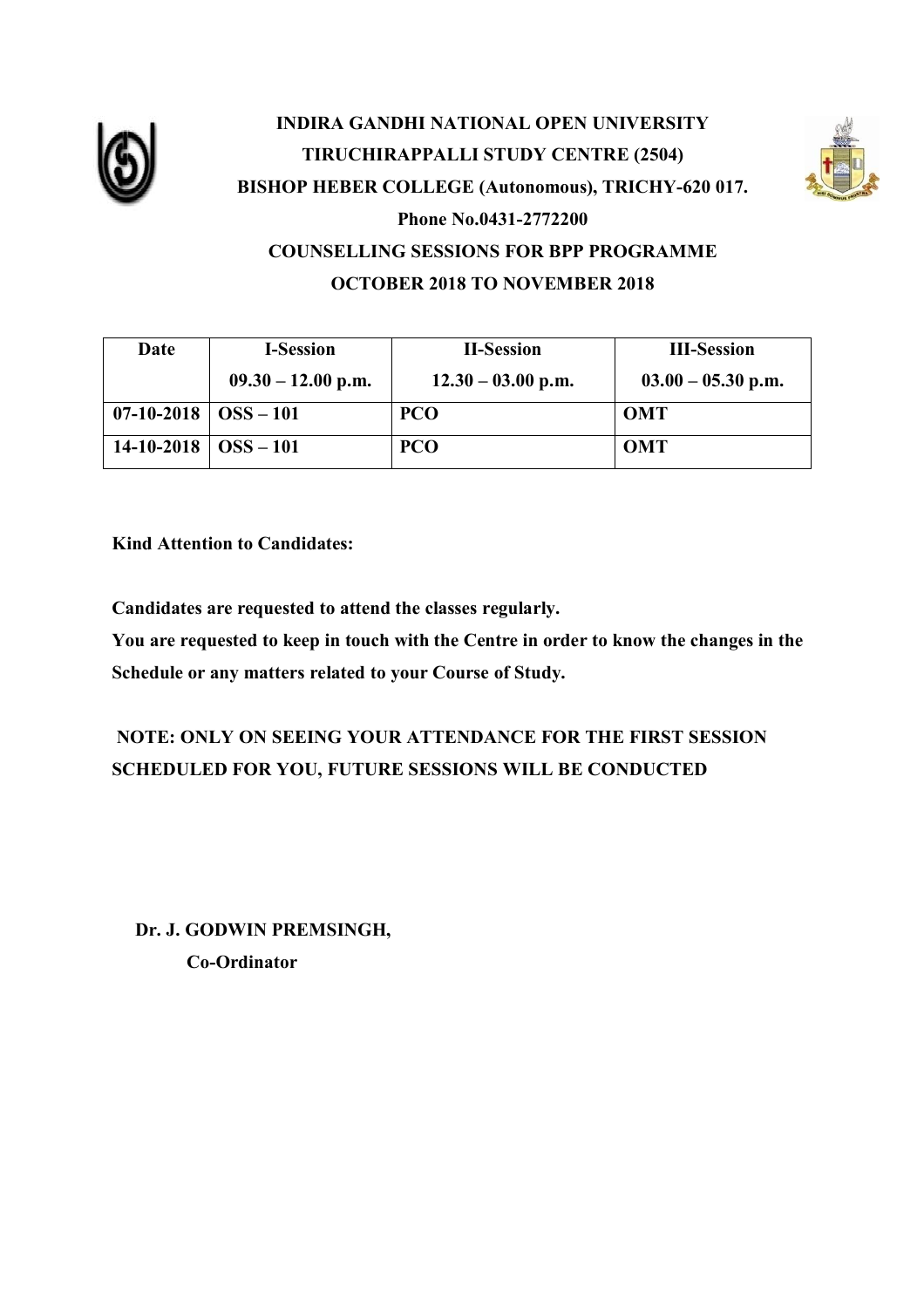

# **INDIRA GANDHI NATIONAL OPEN UNIVERSITY TIRUCHIRAPPALLI STUDY CENTRE (2504) BISHOP HEBER COLLEGE (Autonomous), TRICHY-620 017. Phone No.0431-2772200 COUNSELLING SESSIONS FOR CERTIFICATE, PROGRAMME OCTOBER 2018 TO NOVEMBER 2018**

| Date         | <b>I-Session</b>     | <b>II-Session</b>    | <b>III-Session</b>   |
|--------------|----------------------|----------------------|----------------------|
|              | $09.30 - 12.00$ p.m. | $12.30 - 03.00$ p.m. | $03.00 - 05.30$ p.m. |
| $07-10-2018$ | $CFN-01$             | $CFN-02$             | $CFN-03$             |
| 14-10-2018   | $CFN-01$             | $CFN-02$             | $CFN-03$             |
| 21-10-2018   | $CFN-01$             | $CFN-02$             | $CFN-03$             |
| 28-10-2018   | $CFN-01$             | $CFN-02$             | $CFN-03$             |
| $04-11-2018$ | $CFN-01$             | $CFN-02$             | $CFN-03$             |
|              |                      |                      |                      |

**Kind Attention to Candidates:**

**Candidates are requested to attend the classes regularly.**

**You are requested to keep in touch with the Centre in order to know the changes in the Schedule or any matters related to your Course of Study.**

# **NOTE: ONLY ON SEEING YOUR ATTENDANCE FOR THE FIRST SESSION SCHEDULED FOR YOU, FUTURE SESSIONS WILL BE CONDUCTED**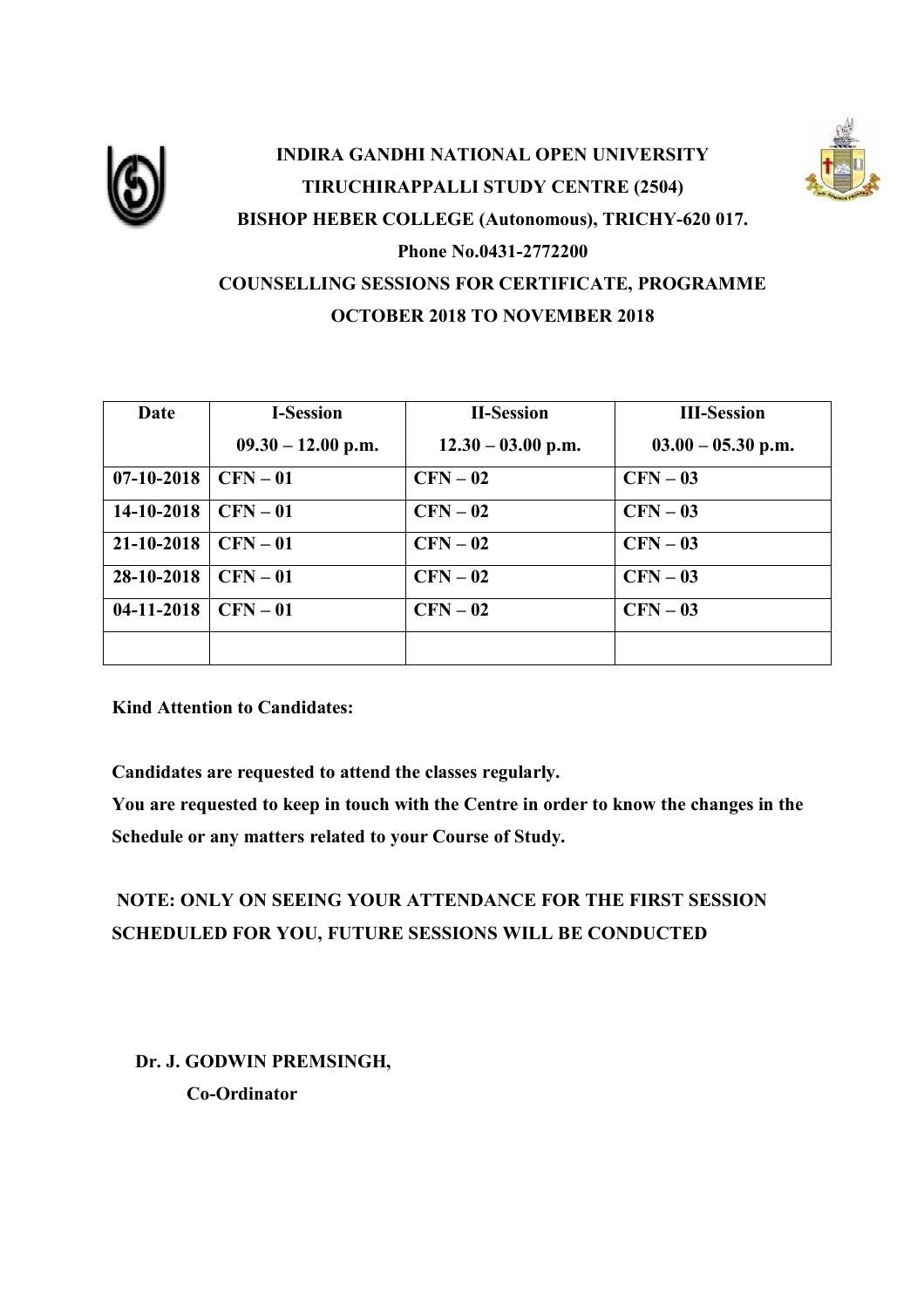

# **INDIRA GANDHI NATIONAL OPEN UNIVERSITY TIRUCHIRAPPALLI STUDY CENTRE (2504) BISHOP HEBER COLLEGE (Autonomous), TRICHY-620 017. Phone No.0431-2772200 COUNSELLING SESSIONS FOR CERTIFICATE, PROGRAMME OCTOBER 2018 TO NOVEMBER 2018**

| Date         | <b>I-Session</b>     | <b>II-Session</b>    |  |
|--------------|----------------------|----------------------|--|
|              | $09.30 - 12.00$ p.m. | $12.30 - 03.00$ p.m. |  |
| $07-10-2018$ | $CNCC - 01$          | $CNCC - 02$          |  |
| 14-10-2018   | $CNCC - 01$          | $CNCC - 02$          |  |
| 21-10-2018   | $CNCC - 01$          | $CNCC - 02$          |  |
| 28-10-2018   | $CNCC - 01$          | $CNCC - 02$          |  |
| $04-11-2018$ | $CNCC - 01$          | $CNCC - 02$          |  |
|              |                      |                      |  |

**Kind Attention to Candidates:**

**Candidates are requested to attend the classes regularly.**

**You are requested to keep in touch with the Centre in order to know the changes in the Schedule or any matters related to your Course of Study.**

# **NOTE: ONLY ON SEEING YOUR ATTENDANCE FOR THE FIRST SESSION SCHEDULED FOR YOU, FUTURE SESSIONS WILL BE CONDUCTED**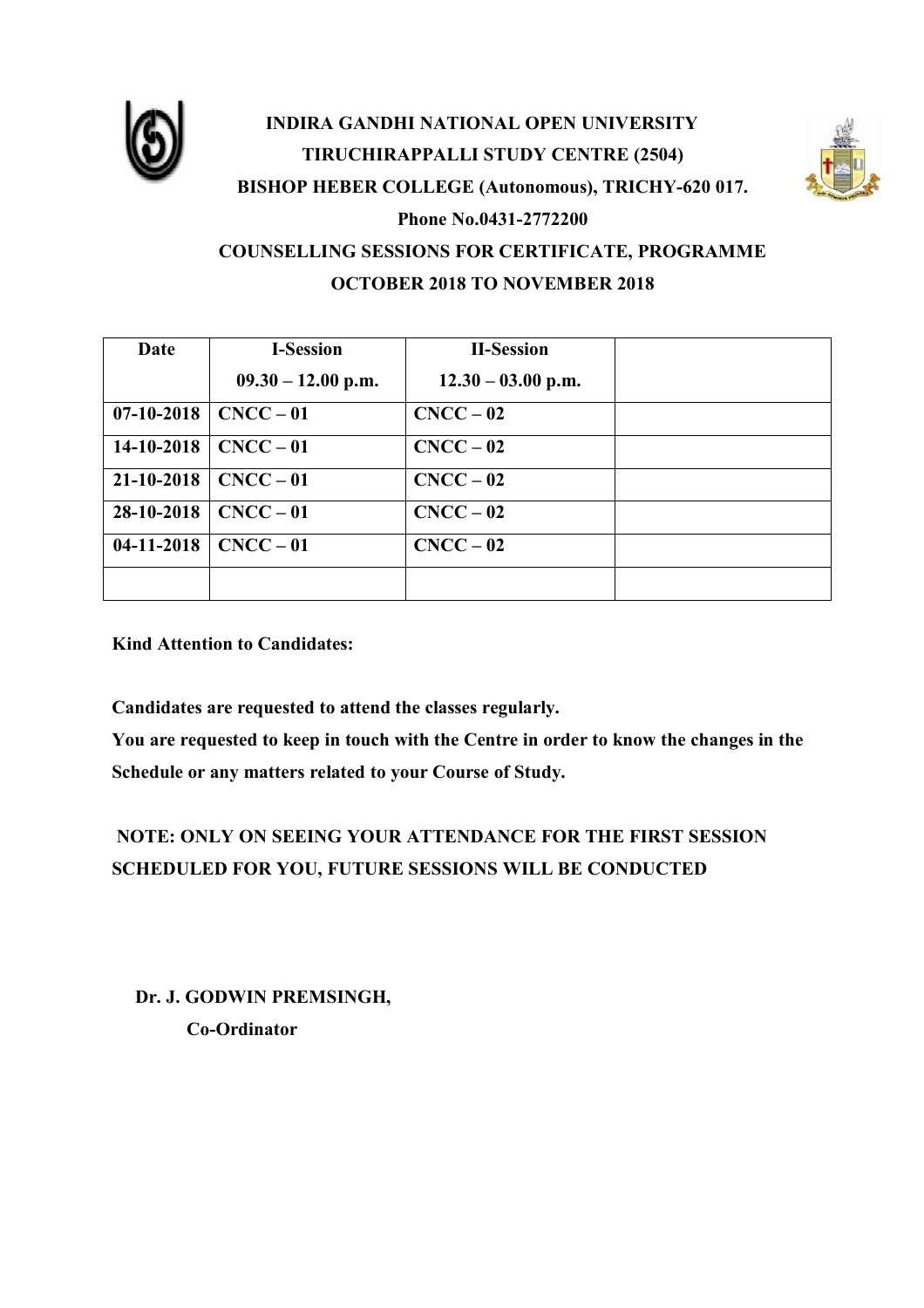

# **INDIRA GANDHI NATIONAL OPEN UNIVERSITY TIRUCHIRAPPALLI STUDY CENTRE (2504) BISHOP HEBER COLLEGE (Autonomous), TRICHY-620 017. Phone No.0431-2772200 COUNSELLING SESSIONS FOR DIPLOMA PROGRAMME OCTOBER 2018 TO NOVEMBER 2018**

| Date         | <b>I-Session</b>     | <b>II-Session</b>    | <b>III-Session</b>   |
|--------------|----------------------|----------------------|----------------------|
|              | $09.30 - 12.00$ p.m. | $12.30 - 03.00$ p.m. | $03.00 - 05.30$ p.m. |
| $07-10-2018$ | $DNHE-01$            | $DNHE-02$            | $DNHE - 03$          |
| 14-10-2018   | $DNHE - 04$          | $DNHE - 01$          | DNHE-02              |
| 21-10-2018   | $DNHE-03$            | $DNHE - 04$          | $DNHE - 01$          |
| 28-10-2018   | $DNHE-02$            | $DNHE-03$            | $DNHE-04$            |
| $04-11-2018$ | $DNHE-01$            | $DNHE-02$            | $DNHE-03$            |
|              |                      |                      |                      |

**Kind Attention to Candidates:**

**Candidates are requested to attend the classes regularly.**

**You are requested to keep in touch with the Centre in order to know the changes in the Schedule or any matters related to your Course of Study.**

# **NOTE: ONLY ON SEEING YOUR ATTENDANCE FOR THE FIRST SESSION SCHEDULED FOR YOU, FUTURE SESSIONS WILL BE CONDUCTED**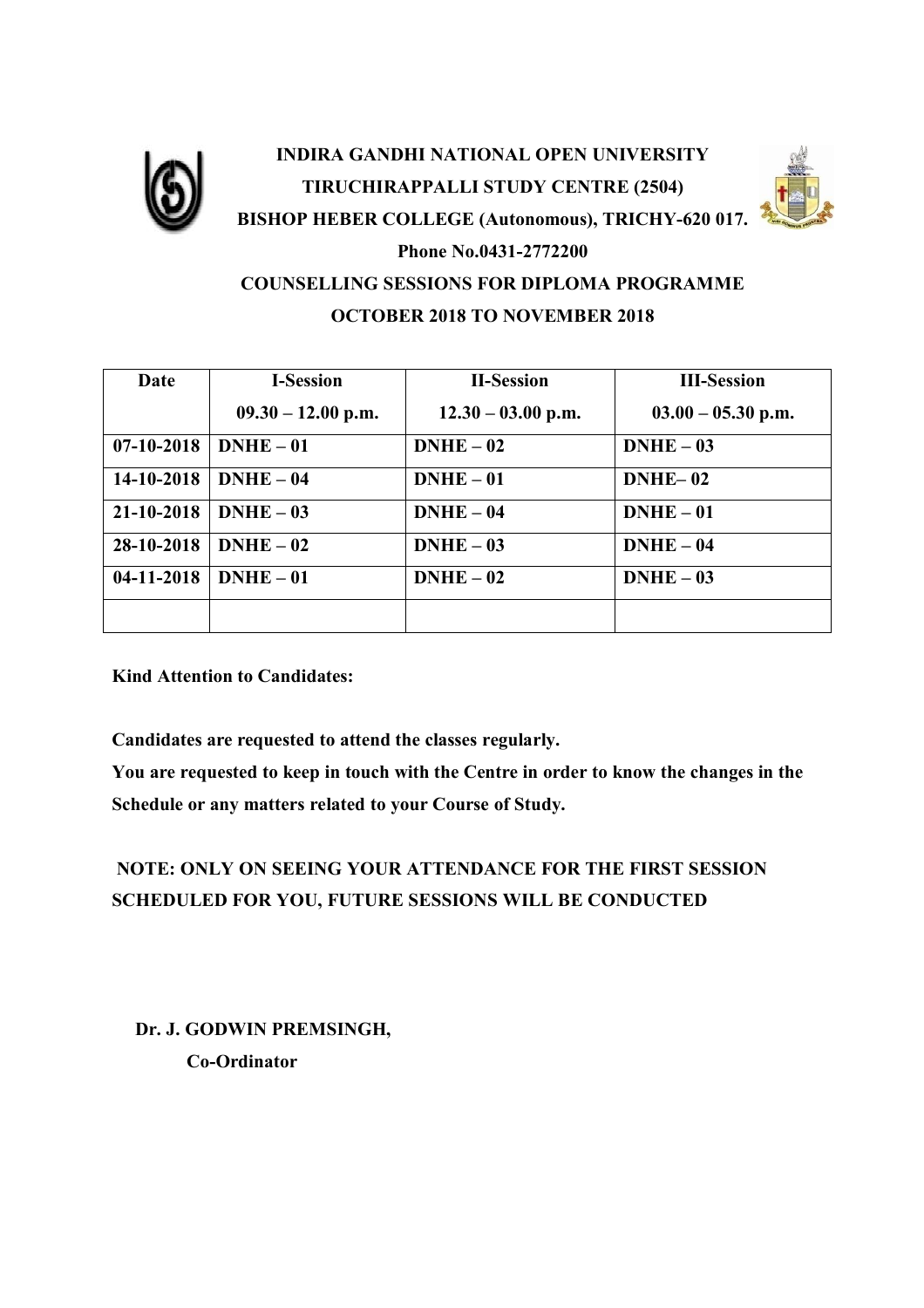

### **INDIRA GANDHI NATIONAL OPEN UNIVERSITY TIRUCHIRAPPALLI STUDY CENTRE (2504)**



**BISHOP HEBER COLLEGE (Autonomous), TRICHY-620 017.**

**Phone No.0431-2772200**

## **COUNSELLING SESSIONS FOR PGDIBO, PGDUPDL, PGDAC, PGDRD MARD, MPA**

### **PROGRAMME**

### **OCTOBER 2018 TO NOVEMBER 2018**

| Date       | <b>I-Session</b>     | <b>II-Session</b>    | <b>III-Session</b>     |
|------------|----------------------|----------------------|------------------------|
|            | $09.30 - 12.00$ p.m. | $12.30 - 03.00$ p.m. | $03.00 - 05.30$ p.m.   |
| 14-10-2018 | $IBO - 1,2/$         | $IBO - 3,4/$         | $IBO - 5,6/$           |
|            | <b>MEDS-41</b>       | $MEDS - 42$          | <b>MEDS - 43</b>       |
| 21-10-2018 | $MEDS - 44$          | $MEDS-46$            | <b>MRDP-1</b>          |
| 28-10-2018 | $MCH - 1,2$          | $MCH - 3,4$          | $MRD - 4$              |
| 04-11-2018 | $MRD - 101, 102$     | $MRD-103$            | $RDD-5,6$              |
| 11-11-2018 | $MPA - 11,12$        | $MPA - 13,14$        | $MPA - 1,2,3,4,5,6,7,$ |

**Kind Attention to Candidates:**

**Candidates are requested to attend the classes regularly.**

**You are requested to keep in touch with the Centre in order to know the changes in the Schedule or any matters related to your Course of Study.**

**NOTE: ONLY ON SEEING YOUR ATTENDANCE FOR THE FIRST SESSION SCHEDULED FOR YOU, FUTURE SESSIONS WILL BE CONDUCTED**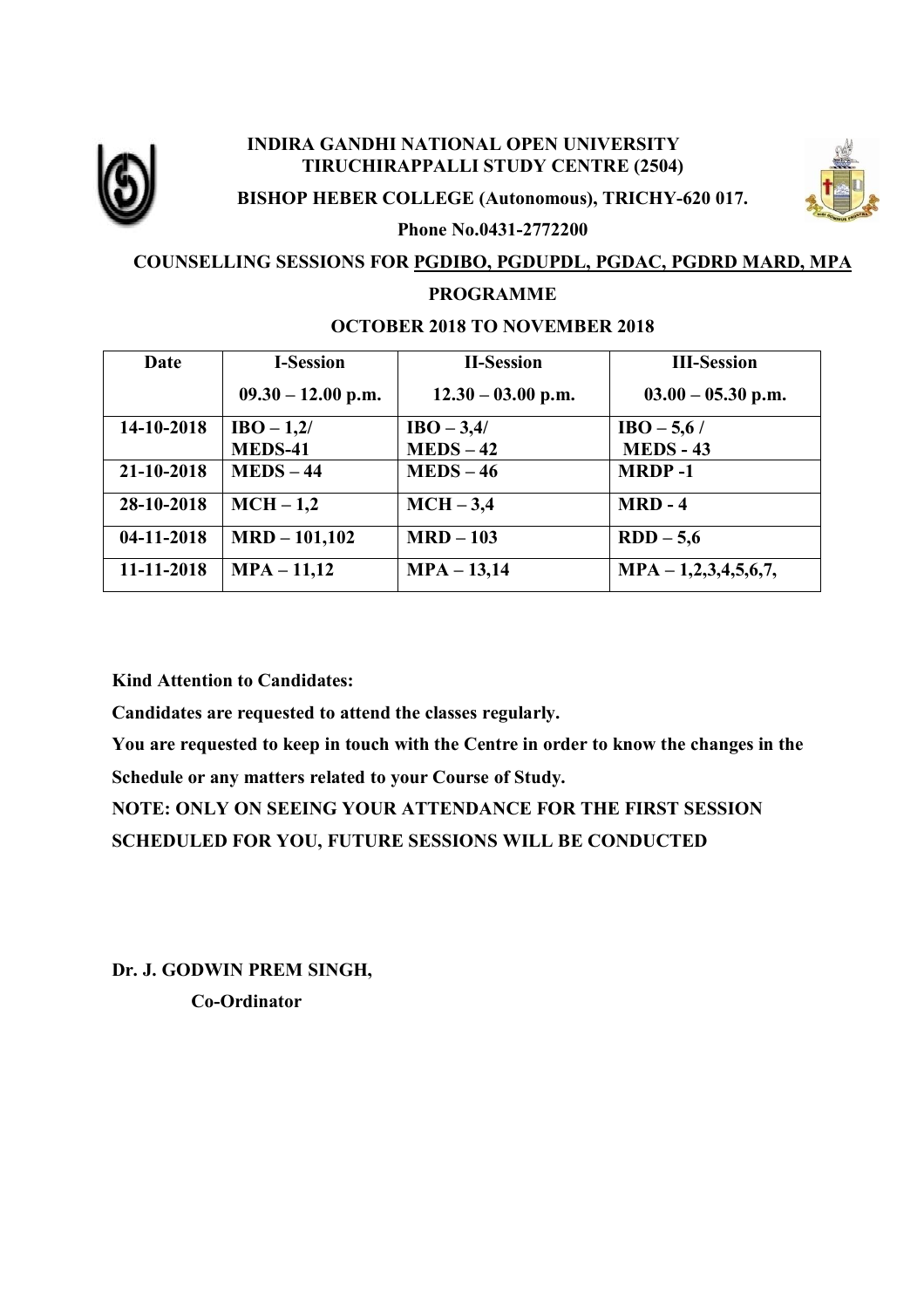

#### **INDIRA GANDHI NATIONAL OPEN UNIVERSITY TIRUCHIRAPPALLI STUDY CENTRE (2504)**



## **BISHOP HEBER COLLEGE (Autonomous), TRICHY-620 017.**

**Phone No.0431-2772200**

## **COUNSELLING SESSIONS FOR, CES, CIG, CLTA PROGRAMME OCTOBER 2018 TO NOVEMBER 2018**

| Date       | <b>I-Session</b>     | <b>II-Session</b>    | <b>III-Session</b>   |
|------------|----------------------|----------------------|----------------------|
|            | $09.30 - 12.00$ p.m. | $12.30 - 03.00$ p.m. | $03.00 - 05.30$ p.m. |
| 14-10-2018 | <b>AHE</b>           | $PES-1$              | $TS - 5$             |
| 21-10-2018 | $NES - 101,102$      | $NES - 103,104$      |                      |
| 28-10-2018 | <b>BAB</b> - 101,102 | $BAB - 103,104$      |                      |

**Kind Attention to Candidates:**

**Candidates are requested to attend the classes regularly.**

**You are requested to keep in touch with the Centre in order to know the changes in the Schedule or any matters related to your Course of Study.**

**NOTE: ONLY ON SEEING YOUR ATTENDANCE FOR THE FIRST SESSION SCHEDULED FOR YOU, FUTURE SESSIONS WILL BE CONDUCTED**

**Dr. J. GODWIN PREM SINGH,** 

 **Co-Ordinator**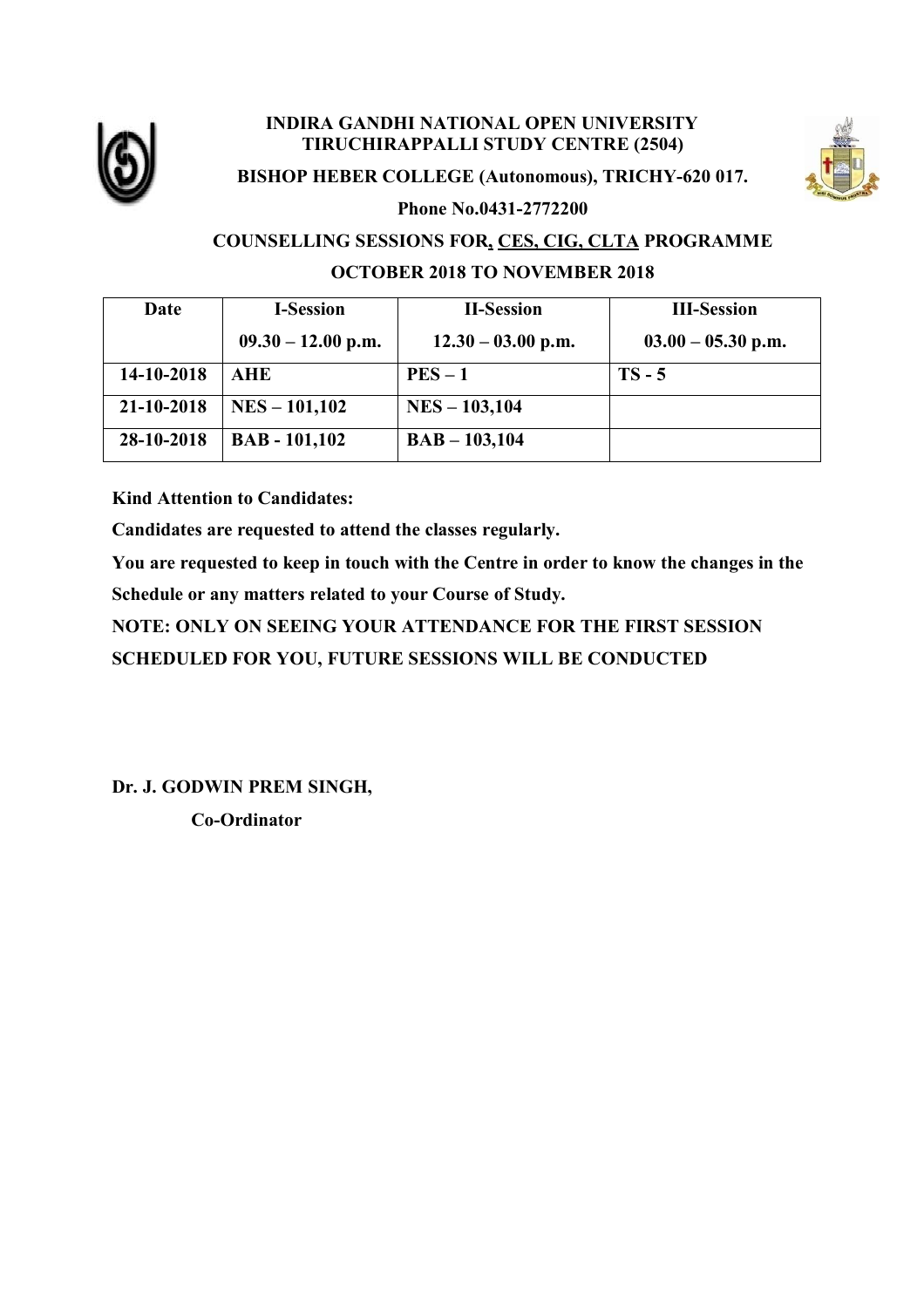

### **INDIRA GANDHI NATIONAL OPEN UNIVERSITY TIRUCHIRAPPALLI STUDY CENTRE (2504)**





**Phone No.0431-2772200**

## **COUNSELLING SESSIONS FOR, BTS, CTS PROGRAMME OCTOBER 2018 TO NOVEMBER 2018**

| Date         | <b>I-Session</b>     | <b>II-Session</b>    | <b>III-Session</b>   |
|--------------|----------------------|----------------------|----------------------|
|              | $09.30 - 12.00$ p.m. | $12.30 - 03.00$ p.m. | $03.00 - 05.30$ p.m. |
| 14-10-2018   | $TS-1$               | $TS-2$               |                      |
| 21-10-2018   | $TS-1$               | $TS-2$               |                      |
| 28-10-2018   | $TS-1$               | $TS-2$               |                      |
| $04-11-2018$ | $TS-1$               | $TS-2$               |                      |

**Kind Attention to Candidates:**

**Candidates are requested to attend the classes regularly.**

**You are requested to keep in touch with the Centre in order to know the changes in the** 

**Schedule or any matters related to your Course of Study.**

**NOTE: ONLY ON SEEING YOUR ATTENDANCE FOR THE FIRST SESSION SCHEDULED FOR YOU, FUTURE SESSIONS WILL BE CONDUCTED**

**Dr. J. GODWIN PREM SINGH,** 

 **Co-Ordinator**